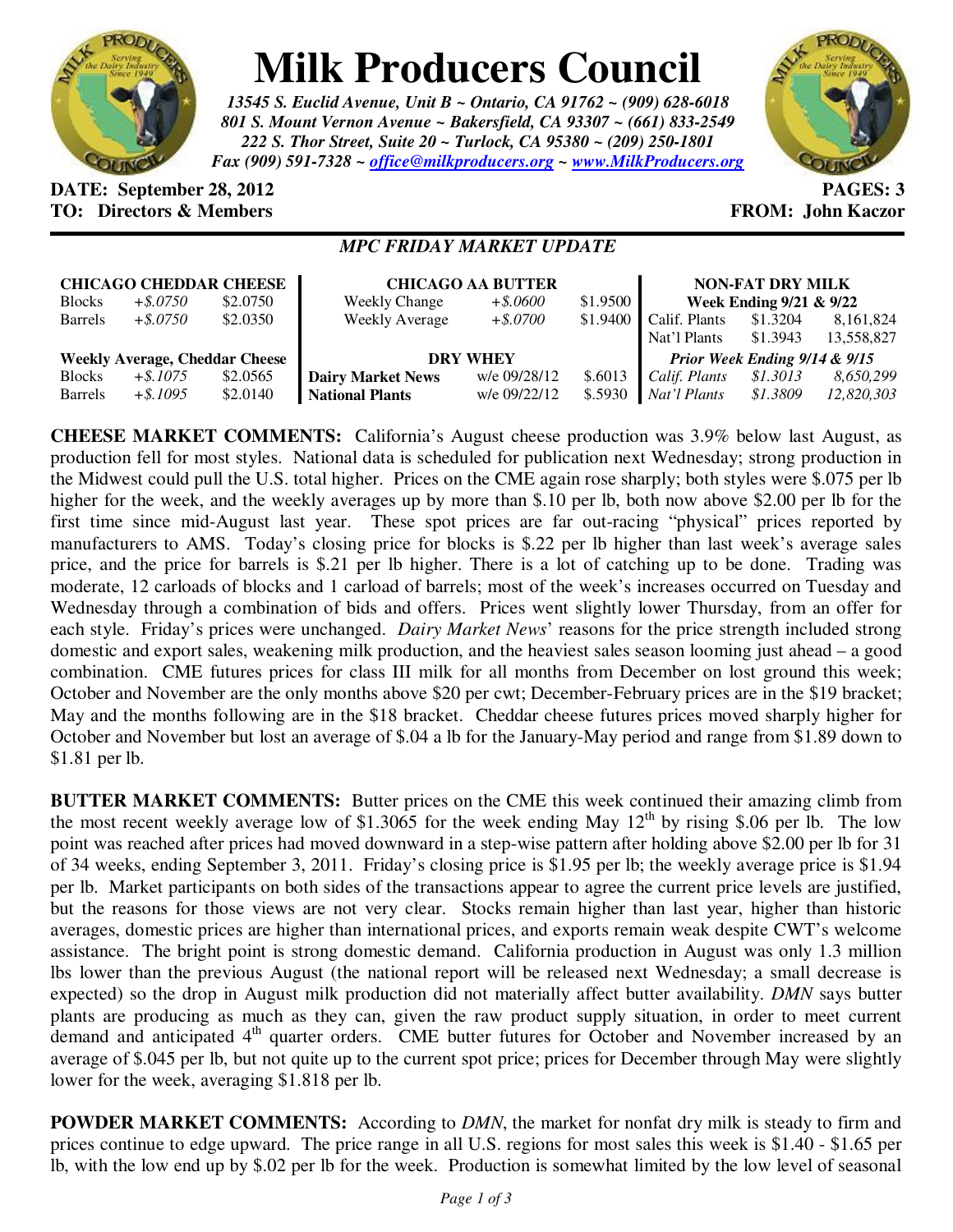milk production and the relatively strong demand for milk from bottling plants and for condensed skim from some cheese and yogurt makers. With the low end of international price ranges reported by *DMN* this week (\$1.45 for New Zealand and \$1.53 for Europe) exporters should have little problem maintaining sales. Average prices for California plant shipments rose last week to \$1.3204 per lb and to \$1.3943 for currently priced shipments reported nationally. For buttermilk powder a major upward shift of prices, mostly in the central and eastern regions, was reported this week by *DMN* even though BMP stocks at the end of July, reported last week, were twice the monthly production. Anticipated 4<sup>th</sup> quarter demand and a lower price alternative to NFDM explain the price strength for this product.

**WHEY PRODUCTS MARKET COMMENTS:** Production of dry whey is steady to lower in all regions of the country, limited by cheese making output, but adequate for current contractual commitments. According to *DMN* a difference of opinion between some central region buyers and sellers on the direction of future prices is being fed by re-sellers offering product at prices fully competitive with those of local manufacturers. The West's "mostly" average price this week held steady with a \$.01 per lb drop on the low end of the range and an equal increase on the upper end of the range, while the low of the price range in the central region moved up by \$.005 per lb. For whey protein concentrate-34 the pricing trend continues to point upward due to the price differential with NFDM and the limited volume available. Export demand continues to be strong. *DMN* notes a shortage of suitable quality MPC-34 has led to interest by some buyers to negotiate for increased volumes to cover near future months. Future prices for dry whey this week were generally lower and average \$.625 per lb.

\*\*\*

## **FRED DOUMA'S PRICE PROJECTIONS…**

**Sep 28 Final: Quota cwt. \$18.44 Overbase cwt. \$16.75 Cls. 4a cwt. \$16.68 Cls. 4b cwt. \$17.50 Last Week: Quota cwt. \$18.42 Overbase cwt. \$16.72 Cls. 4a cwt. \$16.64 Cls. 4b cwt. \$17.48** 

**\*\*\*** 

**MARKET OVERVIEW:** Last week's report on U.S. milk production varied widely depending on location, circumstance, opportunity, and prior planning. The drought had the greatest effect, by far, trumping in many cases even the best made plans. Some reports published as late as mid-June forecast record output of corn, wheat, and soybeans, even as those crops were withering. The heat simply would not stop and the rain simply would not fall. It is possible thousands of producers have already closed their operations or are planning to do so. No one is glad to see so much wrong wrought on so many good people. It is a catastrophe. But the fact is some producers managed to get through it, at least so far, and others may even have benefited, either because of where they are located or because of actions taken at the right time or maybe simply because they were plain stubborn enough to endure the pain long enough to survive to this point.

The survivors, for whatever reason they got through, should realize something in the way of reward. Prices for most dairy products have risen sharply and appear to be soundly supported, and milk prices are beginning to reflect the market's strength. Cheese prices above \$2.00 per lb, butter prices above \$1.90 per lb, dry whey prices above \$.60 per lb, along with strengthening powder prices should soon generate milk prices above \$20 per cwt. Some economists see milk prices soon surpassing last year's levels. Feed prices are a problem for those who do not grow their own, and are presently in a state of flux, rising again after falling from recent highs. But look for record plantings this fall and next spring, bringing their prices down, down, down. All that was hoped for this year could well happen next year and if it does, reap the rewards and apologize to no one.

**GRASSROOTS MOVEMENT FOR MILK PRICE RELIEF IN CALIFORNIA SETS UP A WEBSITE; OCTOBER 18TH RALLY IN SACRAMENTO PLANNED:** *(By Rob Vandenheuvel)* Two weeks ago, we reported on a rally held in Sacramento that drew several hundred people, all asking for Governor Jerry Brown and his Secretary of the California Department of Food and Agriculture, Karen Ross, to utilize their authority – **and legal responsibility** – to bring our milk prices in better alignment with the prices being paid for milk throughout the country (if you missed it, check out: http://www.milkproducerscouncil.org/updates/091412.pdf).